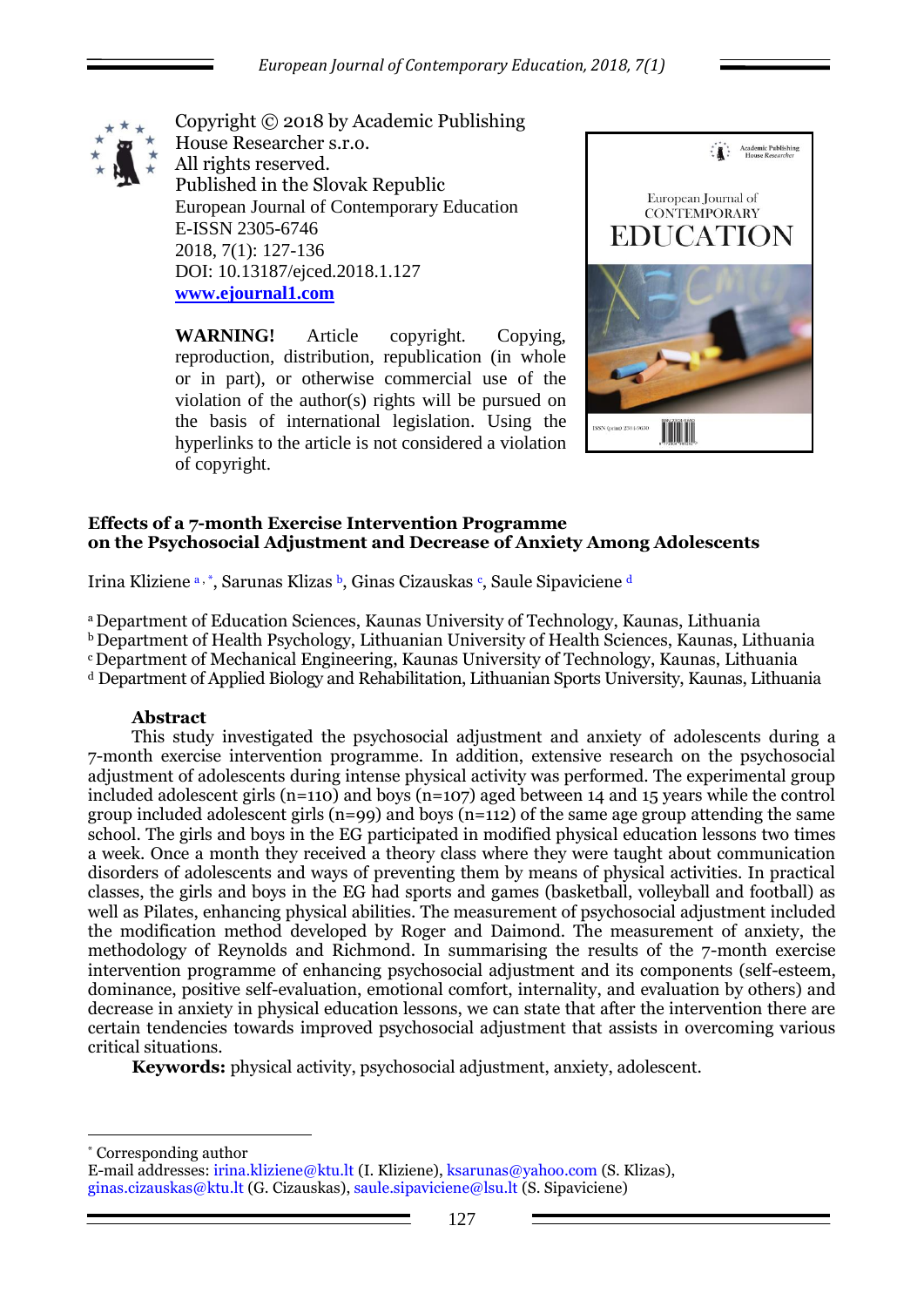## **1. Introduction**

The positive effect of exercise intervention programme, physical activity (PA) on psychosocial adjustment and anxiety is a widely held and accepted belief among scholars and practitioners alike (Paluska, Schwenk, 2000). Several cross-sectional studies have supported the association between physical self-perception and self-reported levels of exercise (Fox, 2000). Although evidence of the positive effects of exercise and exercise training on depression and anxiety is growing, the clinical use-at least as an adjunct to established treatment approaches like psychotherapy-is still in its infancy (Strohle, 2009).

Although the many physical and psychological health benefits of PA are commonly recognised, participation in PA declines among girls and boys during adolescence with dramatic decreases shown for girls between the ages of 12 to 15 years (Nader et al., 2008). Regular PA during adolescence as well as leading an active lifestyle is associated with several physical and psychological benefits (Janz et al., 2006) including the likelihood of reducing health problems such as hypertension, osteoporosis, and the incidence of chronic diseases, including coronary heart disease and diabetes in later life (Warburton et al., 2006). PA and the positive effects of exercise are also associated with enhanced psychosocial adjustment (Klizas et al., 2012) and improved selfesteem and self-identity among adolescent girls (Fitzgerald et al., 2012). Adolescents' physical and socio-emotional competencies are developed through engagement in team sports with their peers as well as other physical and leisure activities (Salvy et al., 2008). Peer relationships and friendships developed through PA offer important opportunities for companionship, support and recreation. Peer victimisation and social isolation, on the other hand, may impose constraints on access to PA (Storch et al., 2006). Considering the potential role that peer and/or friend influences may have on adolescents' PA, further comprehensive understanding and synthesis of research carried out in this area is required (Fitzgerald et al., 2012). It has been established that PA has a significant impact on the psychosocial adjustment of adolescents. Psychosocial adjustment during adolescence may be interpreted as the striving of adolescents to discover their place and to alter it in order to adapt it to themselves. A review by Goldfield et al. (2011) indicated that effect of intensity of PA and psychological distress was observed whereby those who performed greater bouts of PA exhibited better psychosocial adjustment than adolescents engaging in mild to moderate intensity activity. Gender impacted the results as PA was associated with reduced depression but not anxiety in boys, and reduced anxiety but not depression in girls. The positive association between total volume of PA and psychological functioning in the overall sample was no longer significant when gender was considered, except for reduced anxiety in girls. However, most previous works have evaluated overall PA and not structured activity, which may have a different set of predictors. Total PA is a combination of structured (e.g. physical education classes, organised sports and activity lessons) and unstructured PA. Since many PA interventions for this age group are structured in nature, it is important to understand the correlates of structured physical activity.

It should be pointed out that adolescent health disorders and their psychosomatic troubles are on the increase with students complaining about different pains and sleep disorders. There is a general belief that physical activity and exercise have positive effects on anxiety and a great number of studies describe an association between physical activity and anxiety (Strohle, 2009). Klizas (2009) points to the most frequent difficulties of adolescents' psychosocial adjustment which include general anxiety that expresses the emotional state related to their entire school-life; experience of social stress due to interpersonal relationships with peers; fear of self-expression when negative emotions hinder exposure of oneself and one's abilities; the fear that their own results will not meet the expectations of others; and the emerging anxiety as a consequence of negative evaluations. A significant feature in the school context is the adolescent-teacher relationship, due to the essential role teachers play in the academic performance and psychosocial adjustment of adolescents in the classroom (Koth et al., 2008; Estévez et al., 2014). Anxiety has been identified as a potential barrier to physical exercise due to concerns over revealing one's physique to others despite the incentive that taking part in exercise is a means of decreasing anxiety through the development of a fitter and more attractive physique (Hausenblas et al., 2004). Intervention studies over five months (McAuley et al., 1995), ten weeks (Bartlewski et al., 1996), and six weeks (Williams, Cash, 2001) have demonstrated that exercise and circuit training may effectively reduce anxiety.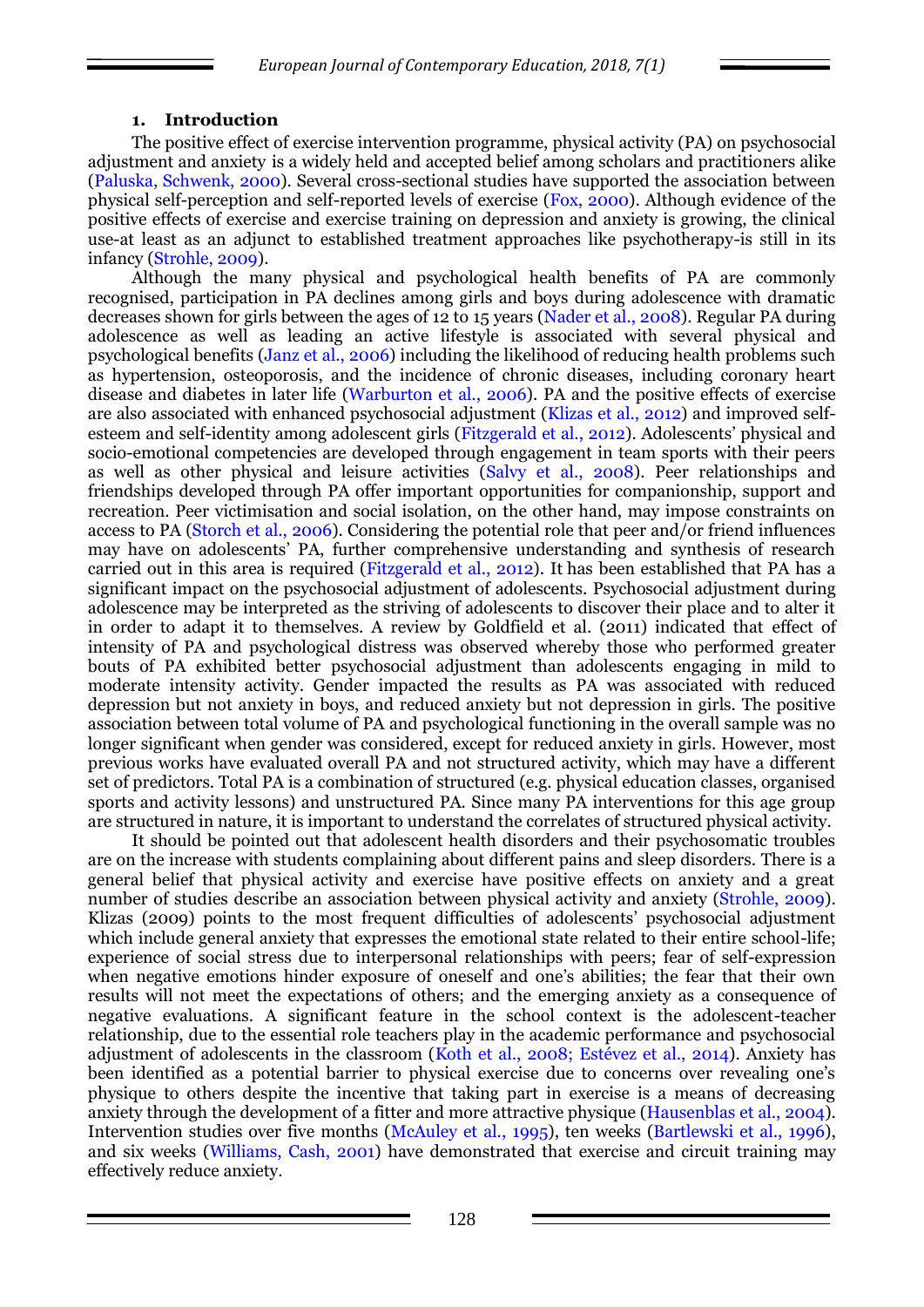The aim of the study was to establish the effects of a 7-month exercise intervention programme on the psychosocial adjustment and decrease of anxiety among adolescent girls and boys.

### *Purpose of the research*

Our study is the first time that an extensive investigation into the peculiarities of the components influencing the psychosocial adjustment and decrease of anxiety in adolescents during a 7-month exercise intervention programme has been recorded. In addition, extensive research on the psychosocial adjustment of students during intense PA was performed. In this research, the attitude of students towards the psychosocial adjustment expressed in scholarly sources was confirmed. The selected components of the construct of psychosocial adjustment: self-esteem, dominance, positive self-evaluation, emotional comfort, internality, and evaluation by others, revealed the novelty of this research as no literature was found dealing with the impact of a 7-month exercise intervention programme on the alteration of indices of the psychosocial adjustment of students of this age group.

# **2. Materials and Methods**

## *Ethical considerations*

The research protocol was discussed with and approved by the Kaunas Regional Biomedical Research Ethics Committee (Report Number BE-2-24). Before the investigation began, each subject read and signed a written informed consent form, and the study protocol was consistent with the principles outlined in the Declaration of Helsinki.

#### *Research design*

In the present research, a pre-test/post-test experimental design was used. This design was chosen because experimental design can encumber educational activities due to the random selection into groups. The experimental group was provided with 7-month exercise intervention programme aimed to strengthen psychosocial adaptation-related behaviours of adolescent girls and boys during physical education lessons. On the other hand, the control group was not provided with any treatment (girls and boys in the control group attended physical education lessons which were not modified). Each subjects read and signed a written informed consent form, we informed consent from the parents/guardians of the adolescents (below 16 years) involved in the study.

#### *Participants*

The participants consisted of non-physically active adolescent boys and girls. The adolescent students of both genders were selected for the experiment by applying a two-stage sampling strategy. First, the school was randomly selected from secondary schools (in Lithuania). Next, all students from eighth and ninth forms were tested (every second form was experimental). The experimental group (EG) included 14–15-year-old adolescent girls (n=110) and boys (n=107), and the control group (CG) included adolescent girls  $(n=99)$  and boys  $(n=112)$  from the same age group attending the same school. The age of the participants ranged from  $14.7 \pm 0.51$  EG and CG groups. Mean weight, height, and BMI at pretest for girls in the EG and CG groups were  $54.3\pm12$ (kg),  $1.65\pm11$  (m), and  $20,1\pm1,72$  (kg/m<sup>2</sup>); and for boys in both groups,  $59,3\pm11$  (kg),  $1.76\pm14$  (m) and  $19,6\pm2,41$  (kg/m<sup>2</sup>) respectively.

## *Instruments*

Two questionnaires, namely the Rogers and Dymond's (1954) questionnaire (Klizas et al., 2012) and Reynolds and Richmond's Anxiety Scale (1994), were used. The Rogers and Dymond's questionnaire was chosen for the evaluation of psychosocial adjustment (Klizas et al., 2012) and had been translated into Lithuanian and validated in early studies with Lithuanian adolescents (Klizas, 2009). This questionnaire consists of 101 items with psychosocial adjustment rated on a 7 point scale. The respondents were asked to choose one answer out of the seven possible variants:

'This is definitely not about me,' = a score of 0;

'This does not look like me,' = a score of 1;

'I doubt that this could be applied to me,' = a score of 2;

'I do not dare to apply it to me,' = a score of  $3$ ;

'This is similar to me, but I am not sure,' = a score of 4;

'This is similar to me,' = a score of 5; and

'This is definitely about me,' = a score of 6.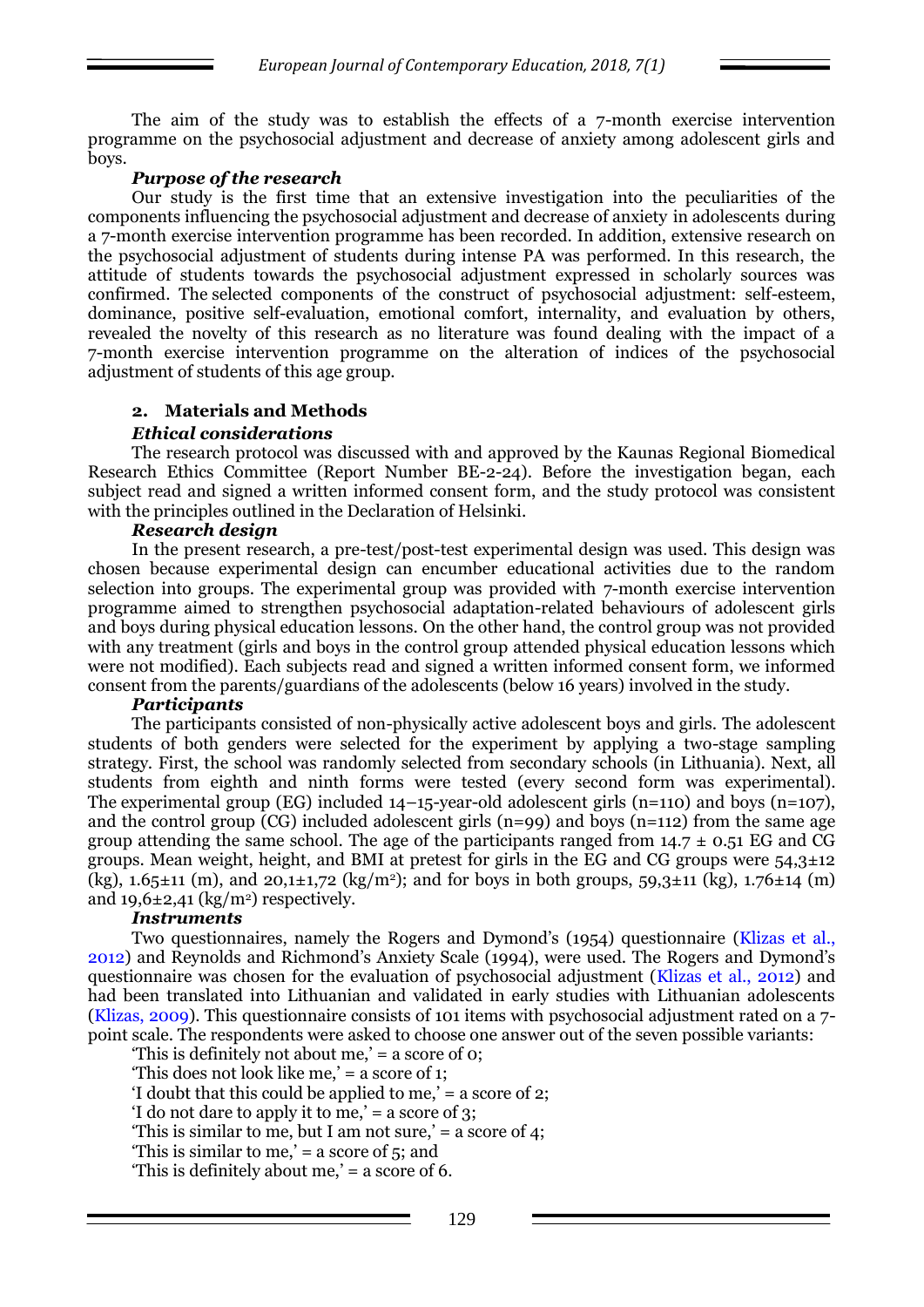The main subscale that best reveals the nature of psychosocial adjustment is an adjustment subscale (the internal validity of this subscale [Cronbach *α*] was 0.76). The subscale includes 67 items of the questionnaire. Besides the psychosocial adjustment subscale, other subscales (selfesteem, dominance, emotional comfort, internality and evaluation by others) were analyzed as well, which helped reveal the individual's psychosocial adjustment. The self-esteem subscale consisted of 18 items. Cronbach *α* of the self-esteem subscale was 0.72 for the present sample. The subscale 'dominance' consisted of nine items with a Cronbach *α* of 0.72 for the present sample.

In order to evaluate adolescent girls' and boys' anxiety, the methodology of Reynolds and Richmond (1994) was used (Dewaraja et al. 2006; Klizas, 2009). The Revised Children's Manifest Anxiety Scale (RCMAS) contains 37 items with 28 items used to measure anxiety and an additional nine items that present an index of the child's level of defensiveness. For our study, we were only concerned with the factor analysis of anxiety; therefore, only those 28 items used to measure anxiety were used in this factorial analysis. The RCMAS consists of three factors, 1) somatic anxiety consisting of 12 items, 2) personality anxiety consisting of eight items, and 3) social anxiety consisting of eight items.

The results are estimated as follows: 1) somatic anxiety (up to 6.0 points – high somatic level, from 5.9 to 4.5 points – average somatic level, from 4.4 to 1.0 point – low somatic level); 2) personality anxiety (from 2.0 to 2.5 points – low personality anxiety level, from 2.6 to 3.5 points – average personality anxiety level, from 3.6 to 4.5 points – high personality anxiety level); and 3) social anxiety (to 5.5 points – high social anxiety level, from 5.4 to 4.5 points – average social anxiety level, from 4.4 to 3.3 points – low social anxiety level). Cronbach's alpha coefficient for subscales ranged from 0.72–0.73

#### *Procedure*

Both adolescent girls and boys in the CG attended physical education lessons which were not modified and took place twice a week (Klizas, 2009; Klizas et al., 2012). The girls and boys in the EG participated in modified physical education lessons two times a week. Once a month they received a theory class where they were taught about communication disorders of adolescents and ways of preventing them by means of physical activities. In practical classes, the girls and boys in the EG had sports and games (basketball, volleyball and football) as well as Pilates, enhancing physical abilities (Klizas, 2009; Klizas et al., 2012). The exercise intervention programme aimed to strengthen psychosocial adaptation-related behaviours of adolescent girls and boys during physical education lessons and adaptation of personality psychological features of this age group.

Adolescent girls and boys in both the experimental and control groups filled in questionnaires in the presence of a teacher and researcher (who monitored the course work and instructed the respondents). The survey lasted 30–35 minutes. Physical education lessons for both groups (experimental and control) were conducted by the same teacher, the author of this research. The study followed the principles of prior informed consent and voluntary participation. Hence the aim of the research was explained to the students and those who refused to participate were able to leave the study. The adolescents were also informed about the anonymity of the research.

The study was carried out in several stages. The adolescents in both EG and CG underwent initial testing of their psychosocial adjustment (baseline measurements) after which the girls and boys in the EG experienced experimental impact (7-month exercise intervention programme of enhancing psychosocial adjustment in the lessons of physical education). After the experiment all subjects in both EG and CG were tested again.

#### *Statistical analysis*

Data analysis was performed using the Statistical Package for Social Sciences (SPSS) version 21. Descriptive statistics (M, SD and SEM) were calculated. Teams were compared by means of a one-way Analysis of Variance (ANOVA), followed by the Least-Significant-Difference *post hoc* procedure. Statistical significance was set at p≤0.05.

#### **3. Findings**

Table 1 reports the between-group (EG and CG) comparisons for psychosocial adjustment before pretest and post-test. Fig. 1 illustrates the differences between the respective groups.

The results of the alteration of the levels of the psychosocial adjustment of the adolescents (girls and boys) in the experimental and control groups were compared before and after the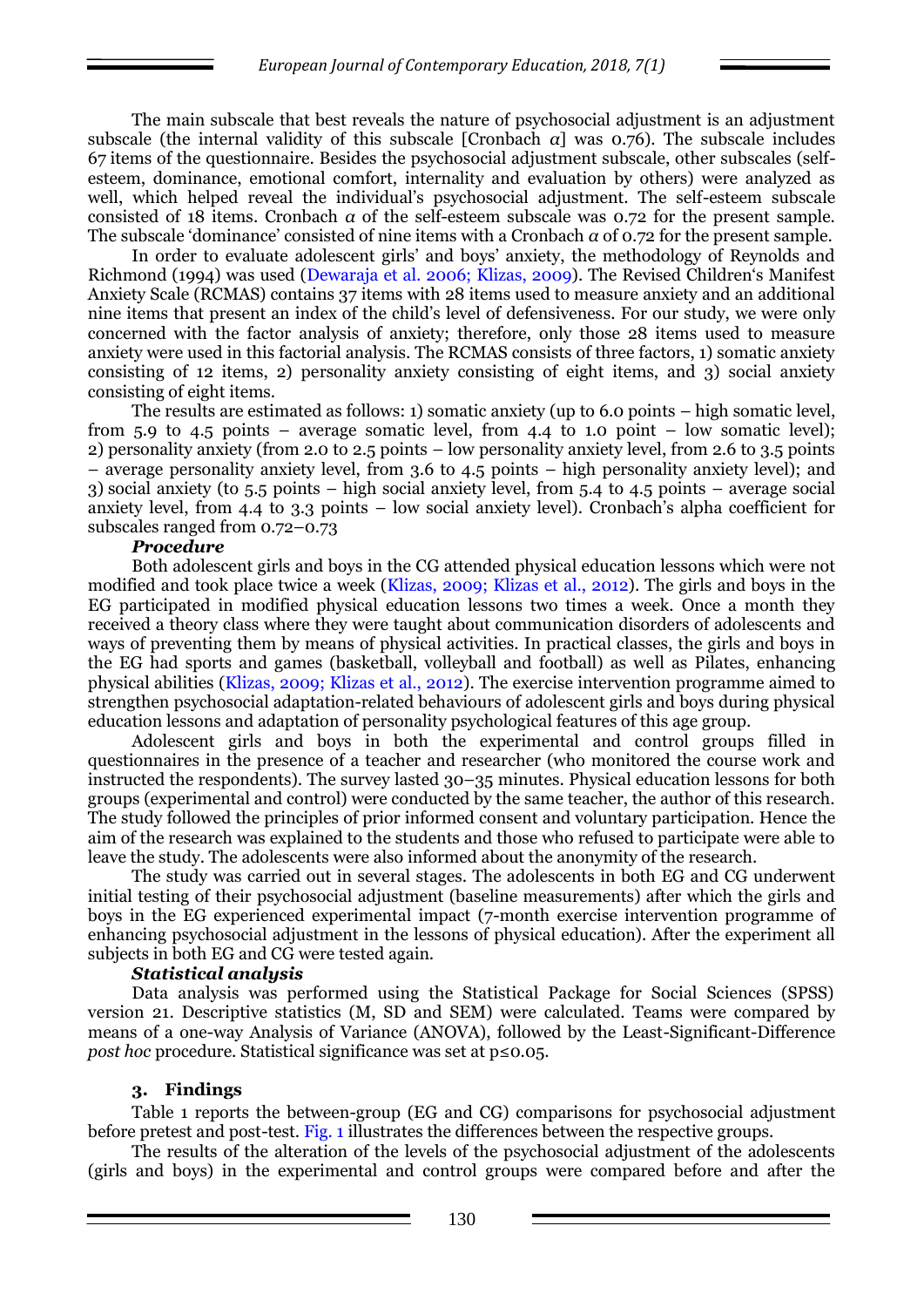intervention programme. Before the experiment (pretest), there was no significant difference in the score of the psychosocial adjustment scale comparing both the groups EG and CG ( $54.74\pm9.85$  vs. 55.11 $\pm$ 9.27; F=0.174; p>0.05; P=0.065). The analysis of the data demonstrated that when comparing the psychosocial adjustment of the adolescents (girls and boys) in the experimental group pretest and post-test, a significant difference in the psychosocial adjustment score was observed (54.74±9.85 vs. 59.69±11.20; F=21.99; p<0.05; P=0.792), although this cannot be said about the results of the psychosocial adjustment in the control group (Fig. 1a).

Analysis of the self-esteem scale showed that the results of the experimental and control groups before the intervention programme were similar: there was no significant difference in the score comparing the experimental and control groups  $(59.04 \pm 11.76 \text{ vs. } 59.55 \pm 11.00; \text{ F} = 1.768;$ p>0.05; P=0.258). Post-test showed that the results of the experimental group after the intervention programme changed significantly in comparison with those before the experiment  $(59.04\pm11.76 \text{ vs. } 64.65\pm12.45; \text{ F} = 13.715; \text{ p} < 0.05; \text{ P} = 0.884) \text{ (Fig. 1b)}$ .

Fig. 1c shows that evaluation by others of the adolescent pretest showed there was no significant difference in the score comparing both the groups EG and CG  $(53.61 \pm 11.25 \text{ vs.})$  $54.25\pm11.32$ ; F=0.428; p>0.05; P=0.095). The analysis of the data demonstrated that when comparing the evaluation by others of the adolescents (girls and boys) in the experimental group pre-test and post-test, there was a significant difference  $(53.61\pm11.25 \text{ vs. } 58.89\pm15.87; \text{ F} = 56.081;$  $p<sub>0.05</sub>; P=1.000$ , although this cannot be said about the results of the evaluation by others in the control group.





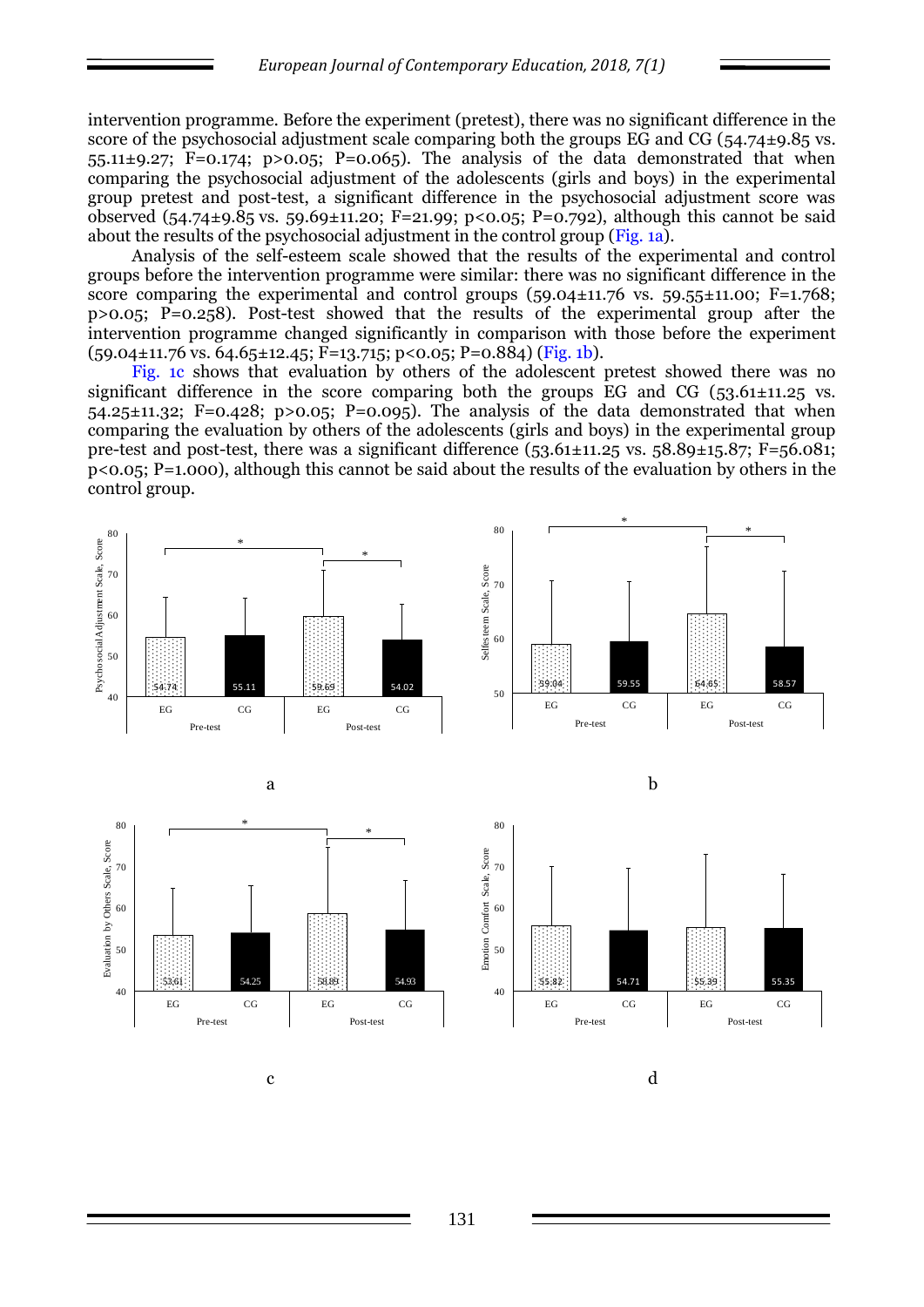

**Fig. 1.** The level of adolescents' psychosocial adjustment: (a) self-esteem, (b) evaluation by others, (c) emotional comfort, (d) internality, (e) dominance, (f) at pre-test and post-test.

Analysis of the emotional comfort scale showed that the results of the experimental and control groups before the intervention programme were similar: there was no significant difference in the score comparing the experimental and control groups  $(55.82 \pm 14.27 \text{ vs. } 54.71 \pm 15.02;$ F=0.616; p>0.05; P=0.118). Post-test showed that the results of the experimental group after the intervention programme changed significantly in comparison with those before the experiment  $(55.82 \pm 14.27 \text{ vs. } 55.39 \pm 17.79; \text{ F} = 0.228; \text{ p} > 0.05; \text{ P} = 0.072) (\text{Fig. 1d})$ .

Figure 1e shows that internality of the adolescent pre-test showed there was no significant difference in the score comparing both groups EG and CG  $(57.54 \pm 11.84 \text{ vs. } 59.07 \pm 11.83; \text{ F} = 2.099;$ p>0.05; P=0.298). The analysis of the data demonstrated that when comparing the internality of the adolescents (girls and boys) in the experimental group pre-test and post-test, there was no significant difference (57.54±11.84 vs. 61.90±13.91; F=11.896; p>0.05; P=0.884).

Figure 1f shows that dominance of the adolescents' pretest no significant difference in the score comparing both the groups EG and CG  $(41.17\pm15.61 \text{ vs. } 40.53\pm14.57; \text{ F} = 7.955; \text{ p} > 0.05;$ P=0.070). The analysis of the data demonstrated that when comparing the dominance of the adolescents (girls and boys) in the experimental group pretest and post-test, there was no significant difference (41.17±15.61 vs. 40.35±15.53; F=0.313; p>0.05; P=0.082).

The research performed at the beginning of the experiment showed that at pre-test, the level of somatic anxiety of the adolescents in CG (girls and boys) was average (4.55±1.18 points). When exploring the results of the somatic anxiety in EG (4.55±1.18 points) before the experiment and after it, we established that after the intervention programme, a somatic anxiety in EG was established  $(4.18\pm1.09 \text{ points})$ . This demonstrates lower levels of depression, seclusion, somatic complaints, aggression and delinquent behaviour ( $F=4.195$ ; p<0.05; P=0.510) (Fig. 2a).

When dealing with the results of the anxiety of personality, we established that pre-test and post-test, the results of CG students were not statistically significantly different (2.45±0.73 points and 2.27 $\pm$ 0.73 points correspondingly) (F=0.127; p>0.05; P=0.047). When analysing EG personality anxiety results pre-test and post-test we established that after the intervention programme, EG personality anxiety results decreased (3.27±1.00 points and 2.55±0.82 points correspondingly)  $(F=5.501; p<0.05; P=0.684)$  (Fig. 2b).

At the pre-test the level of social anxiety CG showed was 4.09±1.18 points. The post-test CG result was statistically significantly lower ( $3.82\pm1.09$  points) (F= $3.845$ ; p<0.05; P=0.687). When analysing the levels of the social anxiety of EG pre-test and post-test results decreased after the intervention programme  $(5.91\pm1.00 \text{ points and } 4.45\pm1.27 \text{ points correspondingly})$  and were significantly different (F=7.086; p<0.05; P=0.702) (Fig. 2c).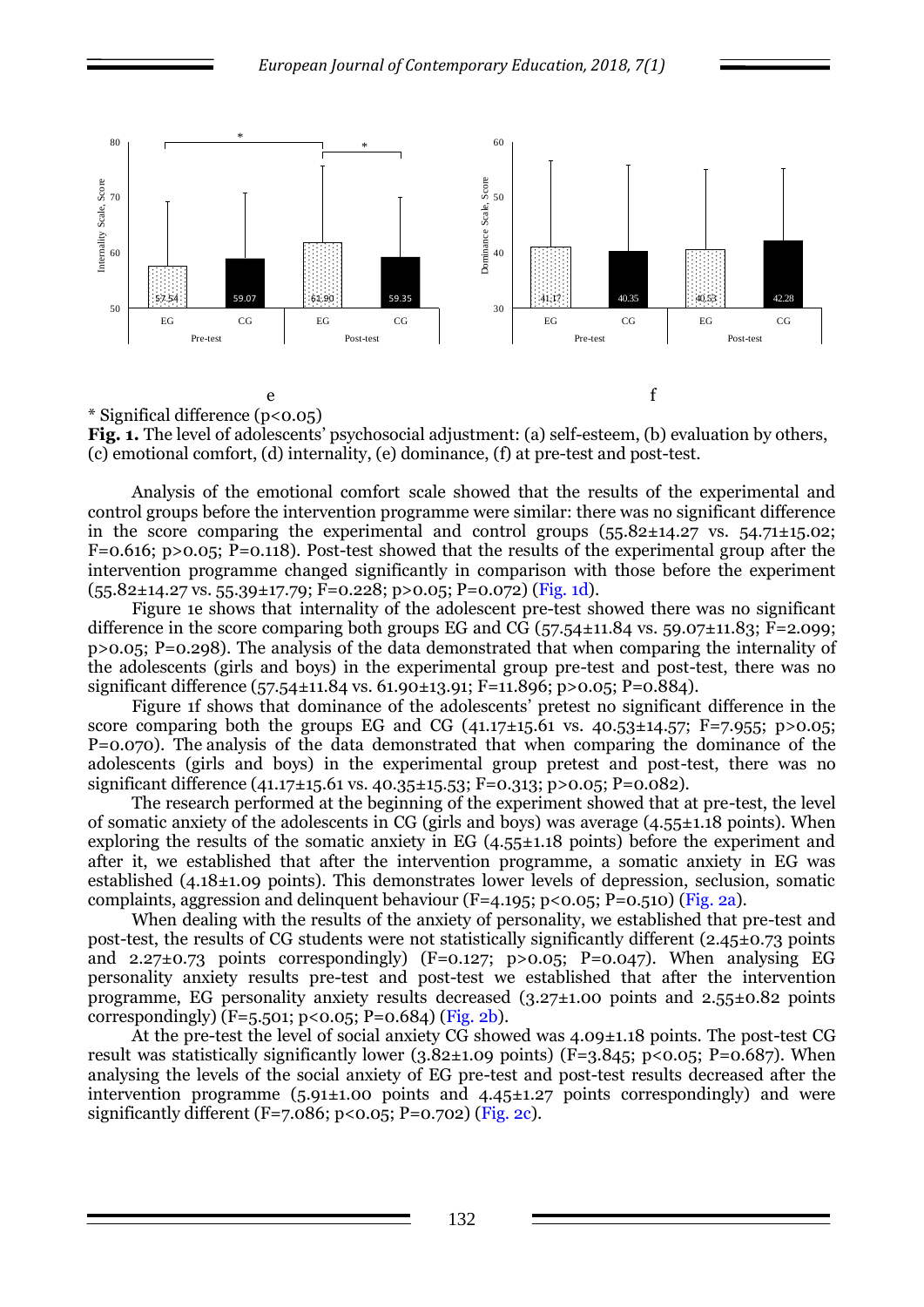

*European Journal of Contemporary Education, 2018, 7(1)*

\* Significal difference (p<0.05)

**Fig. 2.** The level of adolescents' somatic anxiety (a) personality anxiety, (b) social anxiety, (c) at pre-test and post-test.

#### **4. Discussion**

The purpose of this study was to establish the effects of a 7-month exercise intervention programme on the psychosocial adjustment and anxiety among adolescent girls and boys. It was established that psychosocial adjustment of adolescent girls and boys in the EG and the components of this construct (self-esteem, evaluation by others, emotional comfort, internality and dominance) were higher after the 7-month exercise intervention programme compared to those of the EG before the experiment, and those of the CG before and after the experiment. In accordance with the hypothesis, overall the results support the positive effects of a 7-month exercise intervention programme in enhancing psychosocial adjustment through the lessons of physical education on psychosocial adjustment and decrease of anxiety, with the EG showing a positive, or more positive, change in psychosocial adjustment, and a decrease of anxiety compared to the control group where the changes were less positive.

Moreover, these results corroborate some previous intervention studies, namely that PA and exercise have positive effects on the psychosocial adjustment of middle school-aged students. Due to multiple reasons, the lessons of physical education are an excellent opportunity to get children interested in intense physical activities (Malinauskas et al., 2008). Research shows that during physical education lessons, students strive for improvement and satisfaction in vigorous PA; thus, physical education acquires a pedagogical meaning and value (Bobrova, 2009). As physical education and exercise intervention programmes are linked to many personal qualities, such as morality, self-confidence, self-actualisation and self-esteem, it helps enhance psychosocial adjustment for school children (Klizas et al., 2012). After a 6-month exercise intervention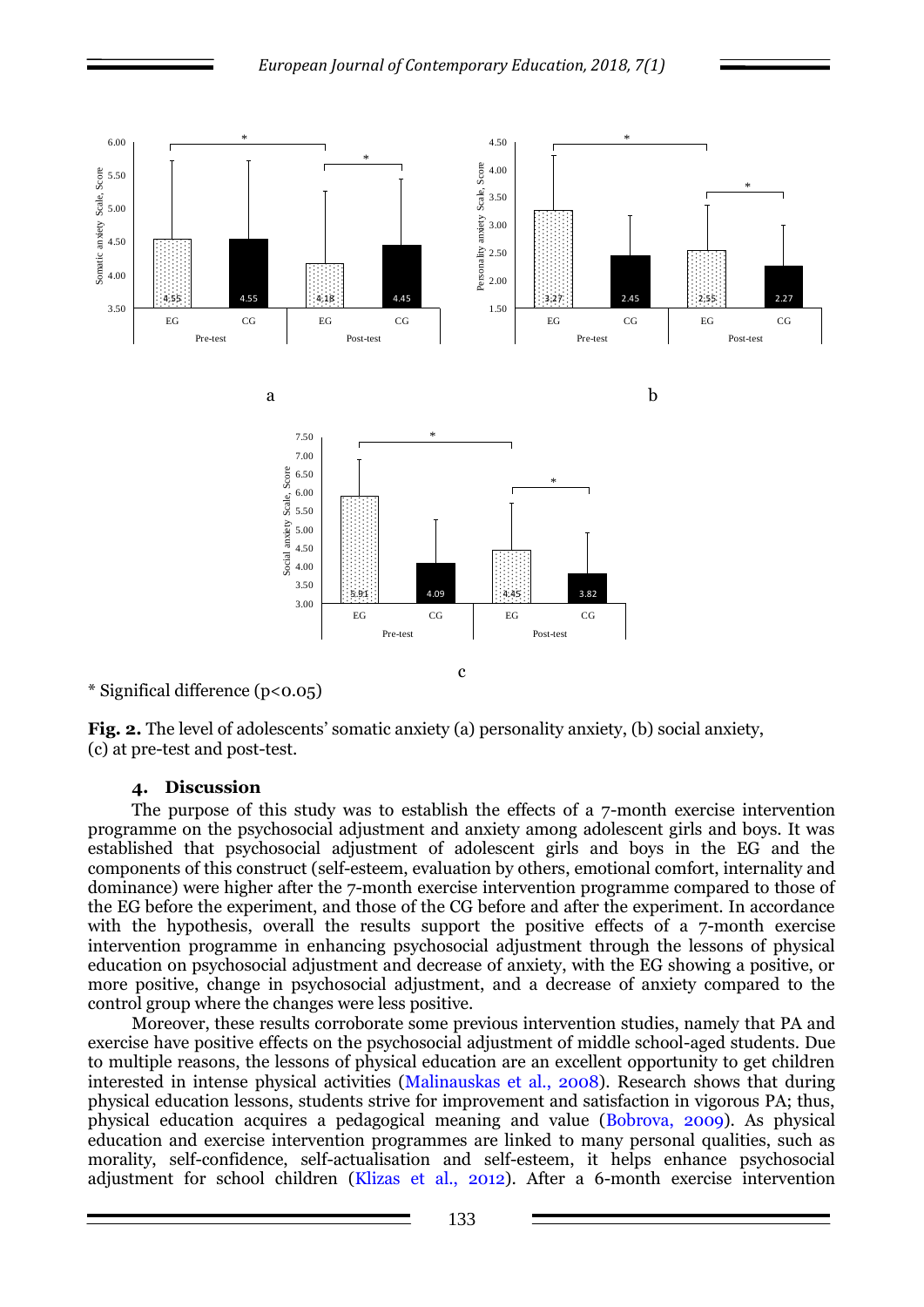programme, researchers established that no significant improvement in physical self-perception profile subdomains, but lower social physique anxiety scale scores for the intervention group, compared to the control group. The changes in physical self-perception profile and social physique anxiety scale scores were not linked to changes in physiological variables (Lindwall, Lindgren, 2005). Regular exercise (a 12-week programme) was found to be an impacting variable in improving self-esteem and decreasing the hopelessness level of females (Yigiter, 2014). Klizas et al., (2012) established that after the educational experiment for adolescent girls, the index of the psychosocial adjustment in the EG improved statistically significantly as well as the values of the three structural components of the psychosocial adjustment: self-esteem, dominance and life satisfaction. Blauzdys & Vilkas (2007) carried out the pedagogical experiment in five third-form students in one gymnasium of Vilnius. For five months, 58 girls and 35 boys were analysed. At the beginning and the end of the experiment, the subjects were interviewed in writing, and their PA was fixed by five tests. Besides offering the usual physical education curriculum during lessons, four theoretical lessons were added and conducted at two forms of the experimental impact. During the first two lessons, the history and classification of basketball and volleyball were analysed, during the other two – of gymnastics sport branches – information on the educational mission of motions, their bio-mechanical structure, and the importance of social assignments was provided, as well as their benefit for students discussed. Scientists determined that after the pedagogical experiment some indicators of PA and exercise training improved, during the experimental period the need for information on the promotion of the students' health, emotional comfort and the formation of an attractive body increased statistically reliably  $(p < 0.05)$ (Blauzdys, Vilkas, 2007).

It should be noted that disorders of adolescents' health and their psychosomatic troubles continue to increase; students complain about different pains and sleep disorders. Anxiety disorders are one of the most common psychiatric disorders among children and adolescents (James et al., 2013). Point prevalence estimates of anxiety disorders suggest a prevalence of 2.27– 4.55 %. Anxiety that occurs during childhood has a moderate-to- high impact on functioning and could lead to severe disability which, if left untreated, continues into early adulthood (Rapee et al., 2009). Having summarised the results of our 7-month exercise intervention programme on anxiety research, it is evident that, although the period of applied educational influence was relatively long, certain tendencies of the change in the adolescents' anxiety level were observed in the EG. At the beginning of the experiment, the performed research showed that the level of *somatic anxiety* of the EG students was average before the experiment. It was determined that 40.82 % of the group experienced average anxiety levels, while 31.54 % (i.e. every third child) experience high anxiety levels (Grigaitė et al., 2009). It was identified that the prevalence of somatic anxiety among students is characteristic from 10 to 23 % (Berntsson et al., 2001). According to Caciopo et al. (2006), who summarised the data of most adolescent researches, children of this age felt great stress related to unhappiness, fear of isolation, remoteness from parents and relatives as well as contemporaries, experiencing it as a sad state and rejection by contemporaries. Physical exercise appears to improve depressive symptoms in adolescents; higher methodological quality and lowered statistical heterogeneity suggests that exercise may be a useful treatment strategy for depression and anxiety (Carter et al., 2016).

# **5. Conclusions**

It was established that the properly construed and purposefully applied complex of the 7 month exercise intervention programme of enhancing psychosocial adjustment and its components (self-esteem, evaluation by others, internality) caused the statistically significant changes in the dependent variables: increased psychosocial adjustment and decreased anxiety.

On a practical level, the findings have implications for the development and implementation of exercise intervention programmes for adolescents. The present study offered important information that can be used by educators, parents and policymakers to enhance psychosocial adjustment among adolescents because the findings suggest that existing exercise-based intervention programmes may have a positive influence on psychosocial adjustment and decrease anxiety. It would be worthwhile to implement exercise-based intervention not only on 14–15-yearold adolescents but also students of other age groups.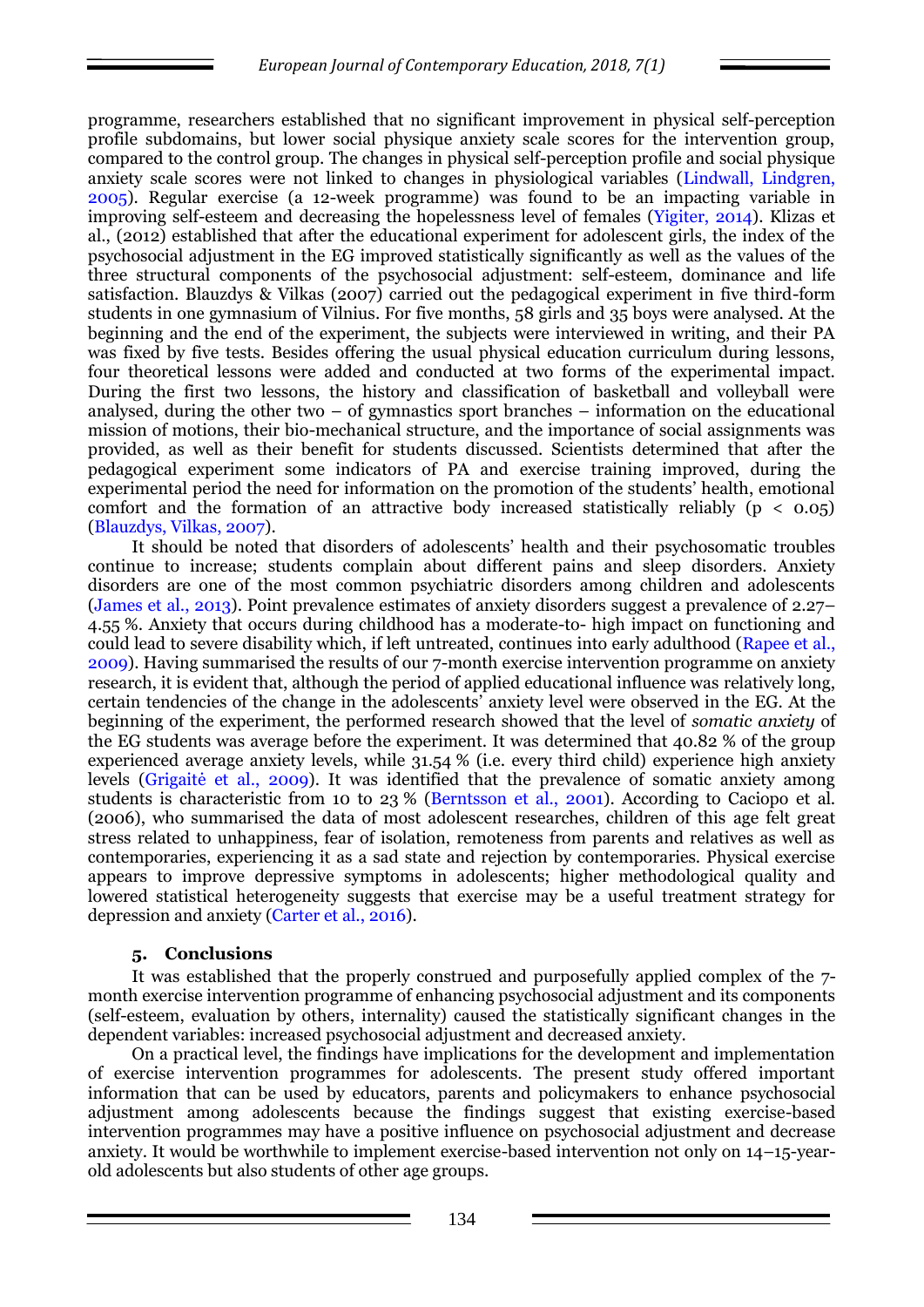## **References**

Bartlewski et al., 1996 – *Bartlewski, P.P., et al.* (1996). Effects of aerobic exercise on the social physique anxiety and body esteem of female college students. *Women in Sport and Physical Activity Journal*, 5, 49–62.

Berntsson et al., 2001 – *Berntsson L.T., et al.* (2001). Psychosomatic complains in schoolchildren: A Nordic comparison. *Scandinavian Journal Public Health*, 29 (1), 44–54.

Blauzdys, Vilkas, 2007 – *Blauzdys, V. Vilkas, A.* (2007). [Lithuanian]. Education. *Physical Training. Sport*, 1 (64), 10–15.

Bobrova, 2009 – *Bobrova, L.* (2009). Peculiarities of psycho-social adjustment of future physical education pedagogues in the context of life-style changes. [In Lithuanian]. Young Scientists Works, 1 (22), 24–32.

Caciopo et al., 2006 – *Caciopo, J. T., et al.* (2006). Loneliness within a nomological net: An evolutionary perspective. *Journal of Research in Personality*, 5, 48–56.

[Carter](http://www.sciencedirect.com/science/article/pii/S0890856716301708) et al., 2016 – *[Carter](http://www.sciencedirect.com/science/article/pii/S0890856716301708) T., et al.* (2016). The effect of exercise on depressive symptoms in adolescents: A systematic review and meta-analysis. [Journal of the American Academy of Child](http://www.sciencedirect.com/science/journal/08908567)  [Adolescent Psychiatry,](http://www.sciencedirect.com/science/journal/08908567) 55 (7), 580–590.

Dewaraja et al., 2006 – *Dewaraja, R., et al.* (2006). Anxiety in tsunami-affected children in Sri Lanka measured by revised children's manifest anxiety scale and synthetic house-tree-person test. *International Congress Series*, 1287, 74–78.

Estévez et al., 2014 – *Estévez, E., et al.* (2014). Psychosocial adjustment in aggressive popular and aggressive rejected adolescents at school. *Psychosocial Intervention*, 23, 57–67.

Fitzgerald et al., 2012 – *Fitzgerald, A., et al.* (2012). Do peers matter? A review of peer and/or friends' influence on physical activity among American adolescents. *Journal of Adolescence*, 35, 941–958.

Fox, 2000 – Fox, K.R. (2000). Self-esteem, self-perceptions, and exercise. International Journal of Sport and Exercise Psychology, 31: 228–240.

[Goldfield](http://journals.humankinetics.com/author/Goldfield%2C+Gary+S) et al., 2011 – *[Goldfield,](http://journals.humankinetics.com/author/Goldfield%2C+Gary+S) G.S., et al.* (2011). [Physical Activity and Psychological](http://journals.humankinetics.com/doi/abs/10.1123/jpah.8.2.157)  [Adjustment in Adolescents.](http://journals.humankinetics.com/doi/abs/10.1123/jpah.8.2.157) Journal of Physical Activity and Health, 8 (2), 157-163.

Grigaitė et al., 2009 – Grigaitė, B. (2009). The connection between intelligence and anxiety in gifted students aged 14 to 15. Special Education, 1 (20), 8–15.

Hausenblas et al., 2004 – *Hausenblas, H.A., et al.* (2004). Self-presentation and exercise. *Journal of Applied Sport Psychology*, 16, 3–18.

James et al., 2013 – *James, A.C., et al.* (2013). Cognitive behavioural therapy for anxiety disorders in children and adolescents. Cochrane Database System Review, <http://dx.doi.org/10.1002/14651858.CD004690.pub3>

Janz et al., 2006 – *Janz, K.F., et al.* (2006). Physical activity augments bone mineral accrual in young children: The Iowa bone development study. *Journal of Pediatric Psychology*, 148, 793– 799.

Klizas, 2009 – *Klizas, Š.* (2009). Psychosocial adjustment for students of middle school age and its strengthening during lessons of physical education [dissertation]. Kaunas: LKKA.

Klizas et al., 2012 – *Klizas, Š., et al.* (2012). Changes in psychosocial adjustment of adolescent girls in the lessons of physical education. *Medicina*, 48 (9), 467–471.

Koth et al., 2008 – *Koth, C.W., et al.* (2008). A multilevel study of predictors of students perceptions of school climate: The effect of classroom-level factors. *Journal of Educational Psychology*, 100*,* 96–104.

Lindwall, Lindgren, 2005 – *Lindwall, M., Lindgren, E.C.* (2005). The effects of a 6-month exercise intervention programme on physical self-perceptions and social physique anxiety in nonphysically active adolescent Swedish girls. *Psychology of Sport and Exercise*, 6, 643–658.

Malinauskas et al., 2008 – *Malinauskas, R., et al.* (2008). Social adjustment among students of middle school age during physical education lessons. *Education. Physical Training. Sport*, 2  $(69)$ , 52–56.

Mcauley et al., 1995 – *Mcauley, E., et al.* (1995). Exercise in middle-aged adults: Self-efficacy and self-presentational outcomes. Preventive Medicine, 24, 319–328.

Nader et al., 2008 – *Nader P. R., et al.* (2008). Moderate-to-vigorous physical activity from ages 9 to 15 years. *JAMA: The Journal of the American Medical Association*, 300, 295–305.